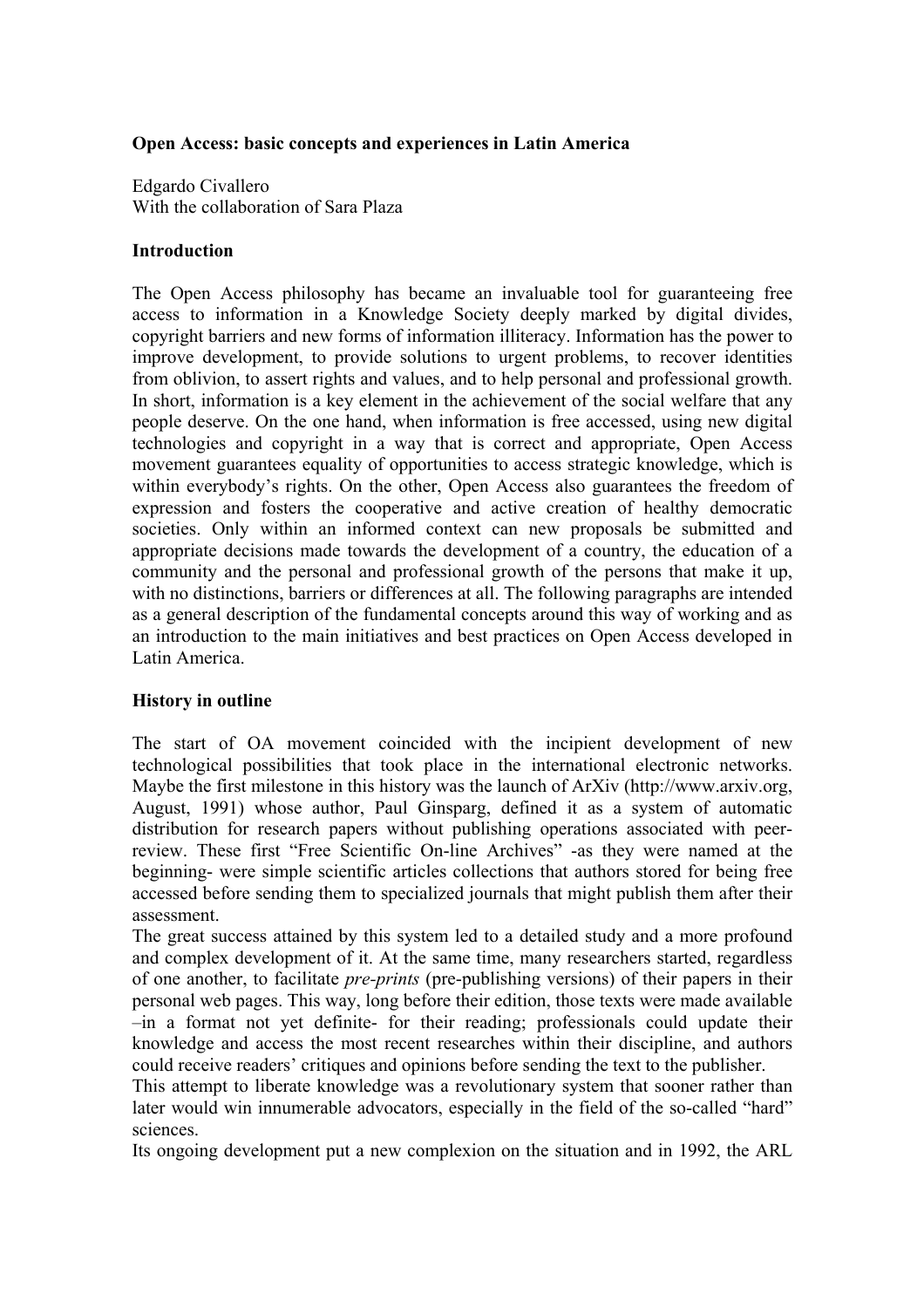(Association of Research Libraries, United States, http://www.arl.org), through SPARC (Scholarly Publishing & Academic Resources Coalition, http://www.arl.org/sparc) called the first meeting to discuss the matter: *Scholarly Publishing on the Electronic Networks: Visions and Opportunities in Not-to-Profit Publishing*. The urgent need for detailed study of the question proved that Open Access enjoyed great prestige and increased the number of users exponentially.

In 1993, CERN (http://public.web.cern.ch/Public/Welcome.html) announced that anyone could use WWW technologies free of charge. This fact –of the greatest importance for our contemporary history- made the latest technology available to the OA movement for free (not restricted or controlled by anyone else and without payment).

In 1994, Stevan Harnad suggested the idea of *self-archiving* with a completely original new article: *A subversive proposal* (http://www.arl.org/scomm/subversive/sub01.html). In the text the author collected ArXiv initiative and developed such proposal for use in different fields of knowledge, basically. Three years later, Harnad launched CogPrints (http://cogprints.org), the first open store of research articles in areas such as psychology, neurosciences, linguistic and philosophy.

In 1997, MEDLINE (a service offered since 1966 by the United States National Library of Medicine) turned into Open Access through the program PubMed (http://www.ncbi.nlm.nih.gov/entrez). Such great step forward was attained thanks to the proposal submitted by several provosts from the United States (*University Provosts´ Initiative*, http://www.econ.rochester.edu/Faculty/PhelpsPapers/Phelps paper.html) who, timely, pointed out the "desirability" of Open Access to the information get from scientific test or research in every field of knowledge.

From 1998 onwards, several editorial boards broke off with their firm' headquarters and begun to launch their own Open Access journals, supported by SPARC and its "Independence Declaration". At the same time, delegates from the Public Health Information System of Latin America and the Caribbean (BIREME, http://www.bvs.br/bvs/E/ehome.htm) wrote the *San Jose Declaration* (http://www.bireme.br/bvs/por/edeclar.htm). Later, this organization also founded the Health Virtual Library (BVS in Spanish) and created SciELO (Scientific Electronic Library Online, http://www.bireme.br/bvs/por/edeclar.htm), a service commonly known as the "Spanish PubMed".

The urgent need for technical developments that supported this ideological movement fostered the appearance of the Open Archives Initiative (OAI, http://www.openarchives.org) in 1999. This new plan –which develops gradually- gave rise to a system of standards, protocols and metadata agreed by consensus, that allows archive and publishing systems within OA modality to communicate to one another and exchange information.

Also in 1999, the United States National Institute of Health created E-Biomed and shortly afterwards PubMed Central was announced (February, 2000). On the part of UNESCO, it was issued the *Declaration on Science and the Use of Scientific Knowledge*, which added an institutional framework to the OA movement.

In 2000 the first Open Access initiative started from the private sector, BioMedCentral (http://www.biomedcentral.com), was presented, which at present holds a great deal of medical journals that can be free accessed in full. The system implies a fee on the part of every author that wants to have an article published. This funding is currently spreading: researchers and institutions provide the money for the publication, since a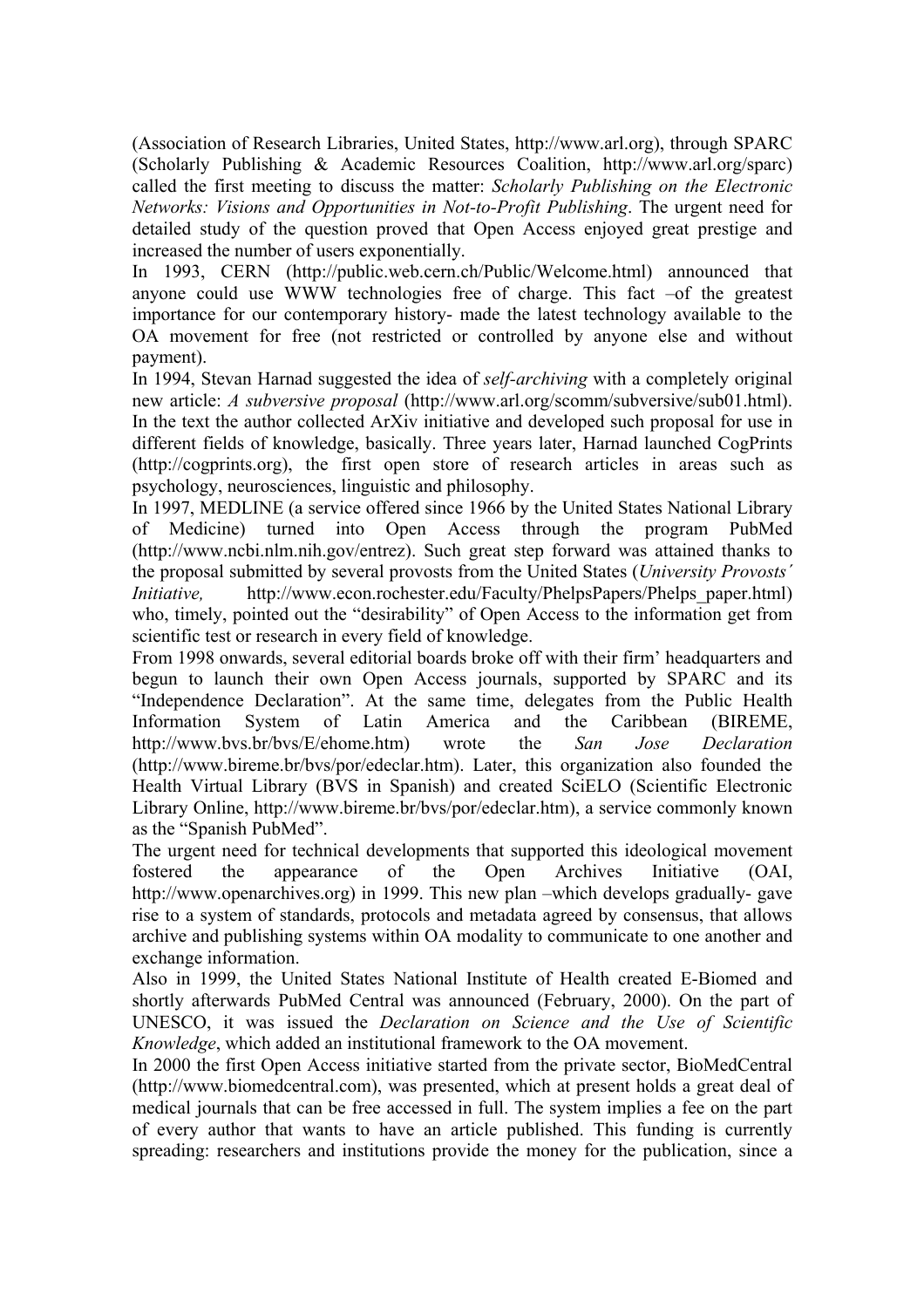broad spread of the information got from scientific research should become their team's top priority. The Howard Hughes Medical Institute (http://www.hhmi.org) can be quoted as a perfect example, for in 2002 they undertook to pay the fees for publishing the work of their researches under Open Access policies.

In 2001 PLoS (Public Library of Science, http://www.plos.org) was launched and more than 25.000 prominent scientists signed a letter where they stated their commitment to publish only in OA journals. At the same time it was issued the *Declaration of Havana Towards Equitable Access to Health Information* (http://brmg.bireme.br/crics5/I/declara.htm) that placed emphasis on the urgent need of freeing the bio-medical knowledge from the control of a small group of the world population, since it consists of strategic information for human welfare that should not be constrained by a few.

In February, 2002, it was created BOAI (http://www.soros.org/openaccess), an open access initiative from Budapest. In April, 2203, at the Bethesda Meeting on OA Publishing, it was stated the meaning of "Open Access publications". Shortly afterwards, in October, it was signed the *Berlin Declaration on Open Access to Knowledge in the Sciences and Humanities* (http://www.ceic.math.ca/Information/berlin\_declaration.pdf) and most European scientific institutions promised to adopt the OA model, encouraging scientists to publish their works in such modality.

In July, 2004, the Science & Technology Committee of the British House of Commons published a report that strongly recommended that the research carried out with public funding should be available under OA conditions. This fact means that the intellectual production generated thanks to public funding cannot be made with business or profit motive in mind, as it was the case with any periodical with restricted access.

In September, 2005, during the International Seminar on Open Access (in parallel with the IX World Conference on Public Health and Libraries, http://www.icml9.org), it was signed the *Declaration of Salvador de Bahia on Open Access*, that encouraged the international scientific community to guarantee Open Access, to foster OA journals, to promote the inclusion of knowledge from developing countries in a global environment, and to insist on governments setting free the information got from research done with public funding. Presently, this matter discussion is one of the scheduled events at the World Summit on the Information Society (http://www.itu.int/wsis) and at several national and international conferences dealing not only with Information Studies and Librarianship, but also with the disciplines where knowledge use and management are essential for development and growth.

#### **Basic ideas**

Open Access movement, also known as *Open-Access Publishing* or *Free Online Scholarship*, is an international attempt to guarantee free access to the greatest variety of updated information sources, especially academic one. The project is a joint effort that seeks to access cultural and scientific resources without payment or restrictions of some sort.

Open Access tries to eliminate access barriers, especially economic ones. The kind of literature that should remain free is the one provided by researchers with no profit motive in mind, including peer-review articles in print as well as pre-prints without peer-review that want to be made available on-line for scientific community assessment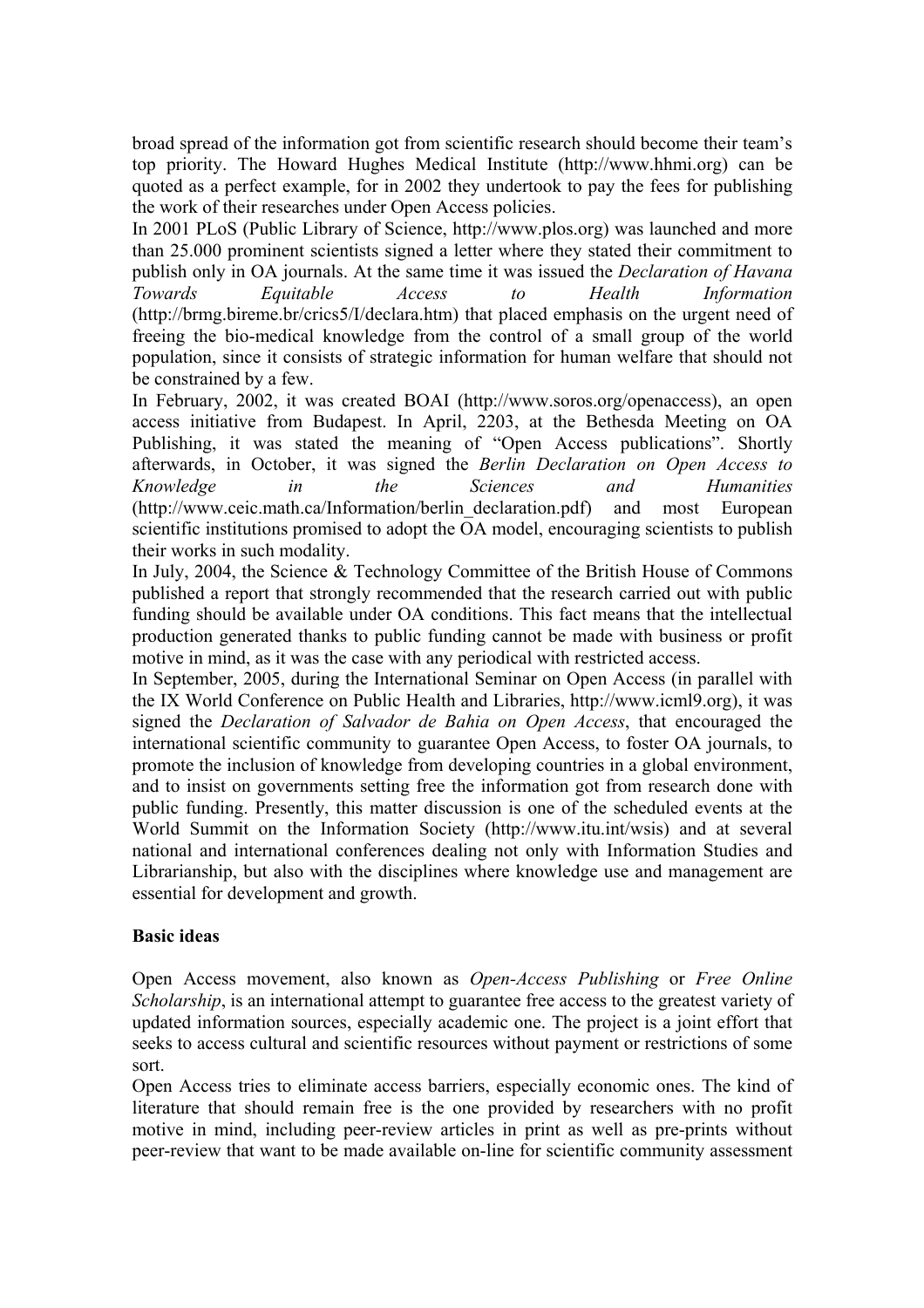and new findings spreading.

Open Access means the availability of free texts on the public Internet, which can be searched, read, downloaded, copied, spread, printed, linked, browsed, indexed, turned into software data and used without technical, legal or financial barriers. Such availability carries with it the authors' permission for spreading their work free, and the development of basic systems and services necessary for the proposal to be successful. Open Access consists of two complementary strategies intended to attain such purpose in a skillful way:

- Self-archiving. Set of tools and technical assistance that allows each author to selfstore their documents in Electronic Open Archives. These archives or *repositories* which usually meet OAI standards- allow readers to have free access to the documents and to download full texts. On many occasions, these archives assume the form of a Digital Library; however, it should be noticed that not all Digital Libraries provide open access documents.

- OA Journals. Publications that allow readers to access their contents without asking them for any subscription fees. They collect money for paying costs from other sources such as foundations and governments, universities and laboratories, donations, marketing, researchers' contributions, etc. They are intended to widespread knowledge removing economic barriers between information and users.

The copyright's part in this play is one of great importance: to give authors the control over their work, assuring them the right to be acknowledged and quoted as the authors. The general principle of OA requires that authors guarantee everybody's right to access, download, copy and redistribute their works. However, it also entails recognizing their authorship, not allowing readers to modify those works or to reproduce them in great numbers. It is permitted to print a small number of copies for personal use and to show the work in a public place. Both the static nature of the article (contents cannot be modified) and the clearly specified authorship, help guarantee author's responsibility, something very important in academic publications.

At this point it should be highlighted the fact that OA materials are subject to a detailed quality control. Both OA archives and journals have recognized editorial boards to deal with peer-review processes, choose articles and organize metadata to be accessed in a proper and coherent way. Therefore there is no lack in their potential quality and the publication remains within an academic and professional frame of reference.

On-line diffusion of peer-reviewed literature is much cheaper than printed one. In this sense, as it has been stated in the previous part, there is a great incentive to support economically the costs of this proposal on the part of universities, organizations, libraries and foundations.

As the BOAI (Budapest Open Access Initiative) explains, OA movement combines the new digital technologies with the old scientific tradition consisting in publishing the results of a research in specialist publications without waiting for any payment in return or seeking rewards of some sort.

In spite of having been limited to small portions of scientific knowledge, OA has proven that it is not only economically possible, but also very attractive to the readers and an excellent way of increasing authors' visibility worldwide.

It is expected that, by removing the barriers that still remain at present, research can progress at a higher speed, contributing to education improvement and the learning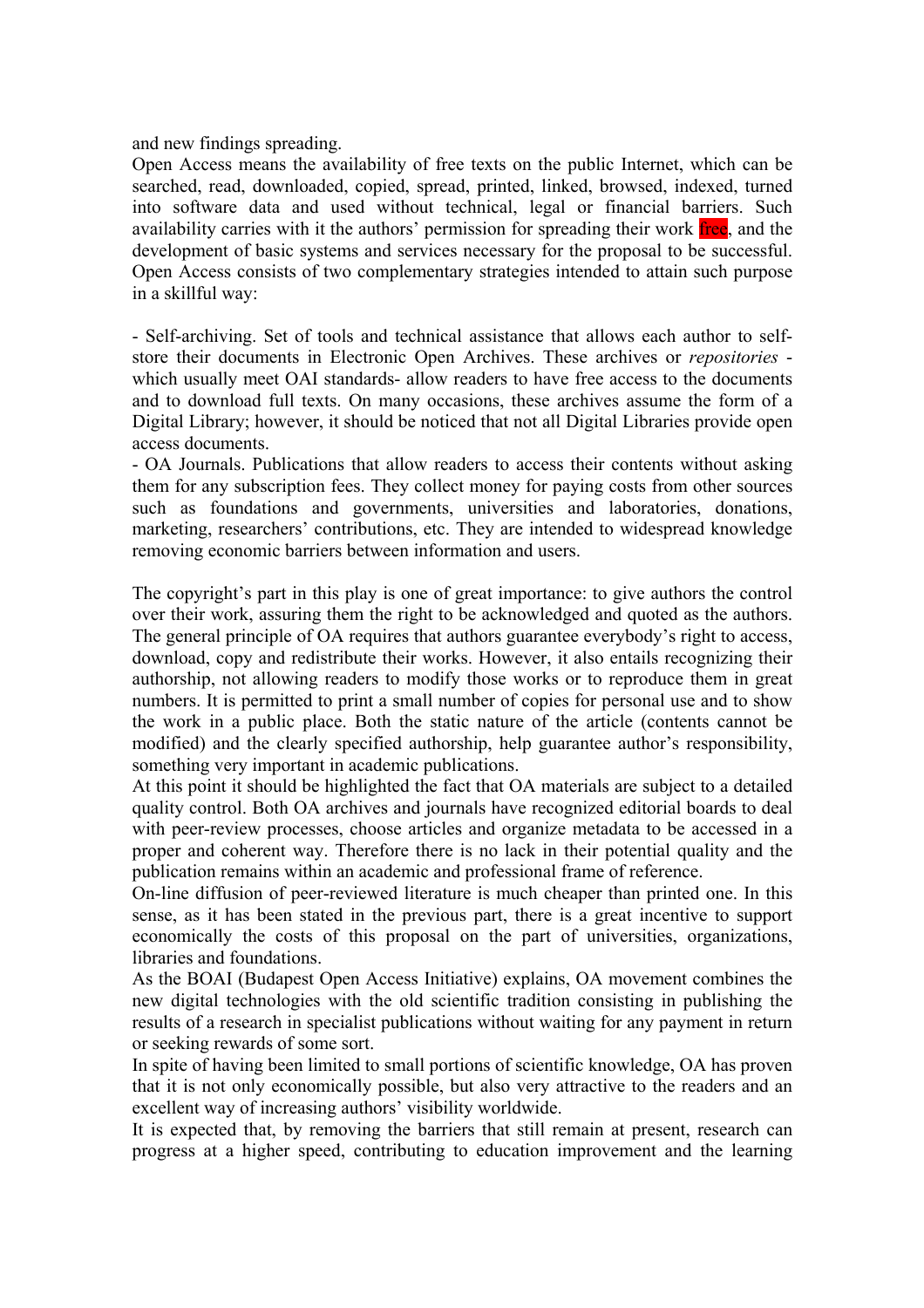exchange between "the rich" and "the poor" and the other way round. Therefore, this literature will be more useful and become the basis for bringing people together in an intellectual talking.

## **OA in Latin America**

Latin America has access to the main international OA proposals, which gives professionals the opportunity and freedom to download documents regarding a wide range of updated areas of knowledge. Maybe the best known website is DOAJ (Directory of Open Access Journals, http://www.doaj.org) managed by the University of Lund (Sweden) that offers around 2400 Open Access journals on different subjects grouped in 18 subject matters. Sites of great impact are for instance Eprints (http://www.eprints.org, intended to foster OA developments, where can be highlighted library documents archive, E-LIS), Free Full Text (with 7000 academic journals, http://www.freefulltext.com), Highwire Press (to some extent but not completely OA newspaper and periodicals library, around 1000 titles, organized by the University of Stanford, http://highwire.stanford.edu), OAISTER (designed by the University of Michigan with 3 million publications somehow difficult to find in other repositories, http://oaister.umdl.umich.edu/o/oaister) and PNAS (Proceedings of the National Academy of Sciences of USA, http://www.pnas.org). Likewise, there are OA sites that are specialized in a particular subject matter, such as ChemWeb (Chemistry, http://chemweb.tradepub.com) or RePeC (325.000 documents on economics, http://ideas.uqam.ca), to name just a few.

Among the great deal of disciplines with OA proposals, Medicine and Public Health have shown that it is feasible to reach the highest levels of diffusion through this particular way of accessing knowledge. Such enormous spread responds to the urgent need for updated medical knowledge in Latin America. This encourages professionals to seek theoretical and practical information that may help them meet the critical situations faced day after day. In both areas, the most popular sites, together with the above mentioned PubMed and MEDLINE, are Free Medical Journals (1460 publications, http://www.freemedicaljournals.com), *Guías Clínicas* (links to experimental guidelines supported by convincing evidence, free accessed through http://www.guideline.gov), HINARI (http://www.healthinternetwork.org/scipub.php) and Cochrane Library (http://cochrane.bireme.br).

OA sites include directories (DOAR, Directory of OA Repositories, http://www.opendoar.org) and registries (ROAR, Registry of OA Repositories, http://archives.eprints.org), intended to arrange neatly the increasing number of sites that join OA movement. As detailed examples, DOAR arranged 60 OA sites for Medicine and ROAR organize 755 archives, 84 consisting of electronic publications.

The problem with all these sites in Latin America is the language: they are written in English, a sort of *lingua franca* in professional circles worldwide. This feature –present in the entire WWW universe- can turn into a serious obstacle, difficult to overcome by many Latin-Americans that only speak the national languages of their region (Spanish, Portuguese, Guaraní, Quechua, Aymara). In addition, their local reality uses to be poorly reflected in the contents of such sites. Hence, encouraging regional approaches that bring together particular features and reflect interesting qualities and the typical nature of this part of the continent represents a great challenge: it might allow readers to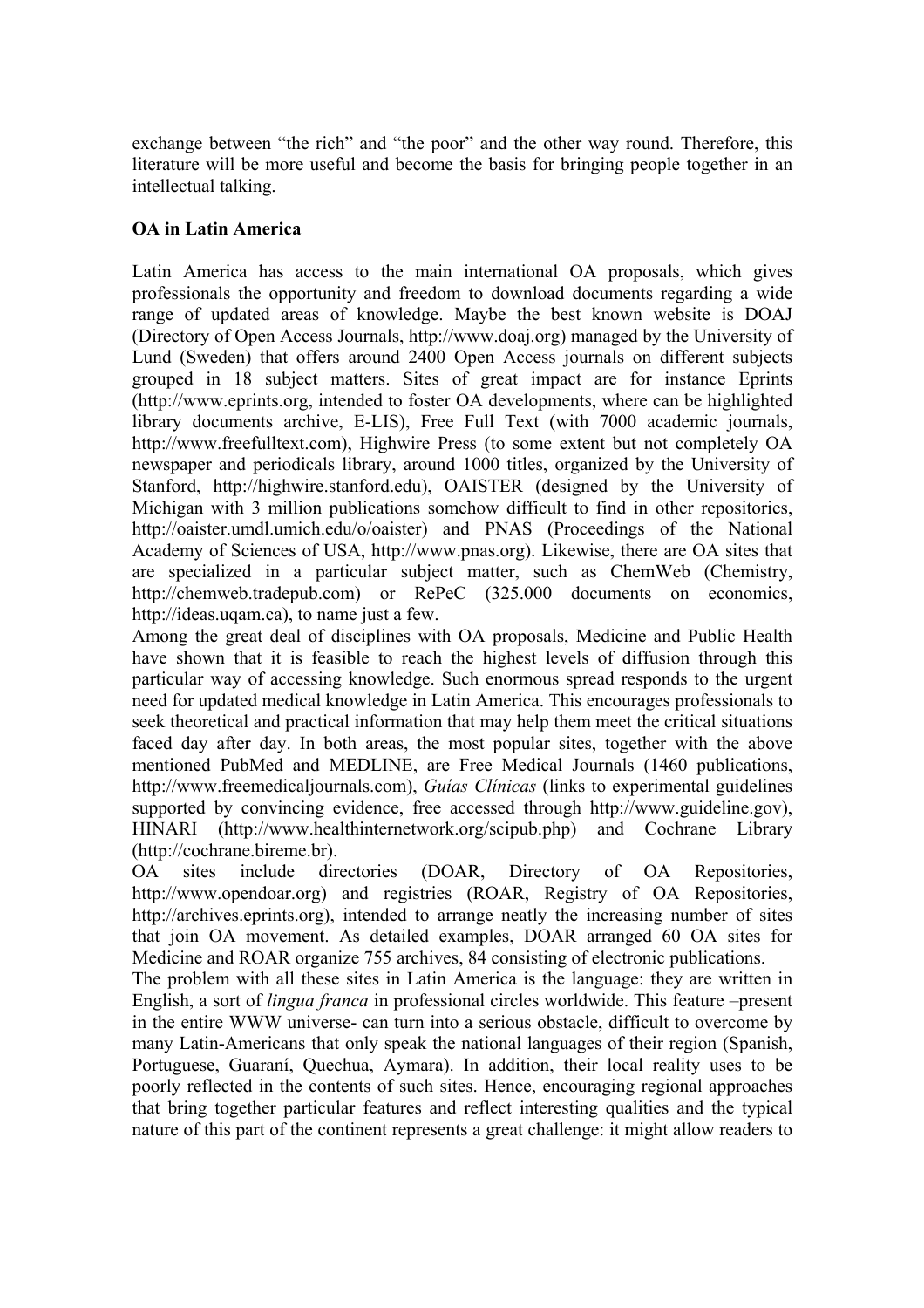access the knowledge in their national languages and facilitate the spread of studies carried out by local professionals.

Among the most interesting proposals that have been established in Latin America, special mention deserves the *Biblioteca Digital Andina* (Andean Digital Library, documents focused on the region, biodiversity, indigenous languages, Andean culture and integration policies, http://www.comunidadandina.org/bda/home\_biblio.htm), *Cybertesis* (electronic thesis from international universities, arranged by the University of Chile, http://www.cybertesis.net), REVICIEN (Spanish Scientific Journals Web including 13 different subject matters, http://www.revicien.net) and RedALyC (Scientific Journals from Latin America, the Caribbean, Spain and Portugal, web supported by the National Autonomous University of Mexico, http://redalyc.uaemex.mx). In Librarianship and Information Studies can be quoted once more the effort made by E-LIS (with editorial board members from all countries of Latin America, http://eprints.rclis.org) and by DoIS (13.000 OA articles, http://wotan.liu.edu/dois), which facilitates excellent material concerning the different tasks performed by professionals dealing with knowledge management.

In the field of Public Health the most ambitious project, used and recognized, is the already mentioned *Biblioteca Virtual de Salud* (BVS, Health Virtual Library, http://www.bireme.br/bvs/E/ehome.htm), an initiative developed by BIREME (Public Health Information System of Latin America and the Caribbean), OPS (Pan-American Health Organization) and WHO. Working as a digital library (what does not necessarily means entirely OA collections and services), it is organized according to country sections (some of them still under construction). One of the most important elements of this library –also arranged by country sections- is the model of electronic publication SciELO (Scientific Electronic Library Online, http://www.scielo.org), which storages scientific publications of very good quality following OA model.

SciELO permits to access full texts of prestigious regional publications, removing the barriers that make it difficult to get strategic information in geographical areas where such knowledge has an extremely practical value.

Within these Hispano American sites, it is essential to point out a project that is still being developed: the Latin American Open Archives Portal (LAOAP-LANIC, http://lanic.utexas.edu/project/laoap/indexesp.html), intended to collect and spread regional grey literature according to OA standards.

In addition, Digital Libraries have experienced a significant increase in number in recent years. Many of them are simple digital resources indexed to facilitate the encounter with users and filter out digital documents on the Web whose poor quality is not suitable for their readers. Even if this task is of great value, Digital Libraries not always respond to OA model. However, there are a number of them connected with a state institution that make possible to fully access many different texts.

Within the field of Science and Technology, some of the most interesting designs are presented by the *Biblioteca Digital del Sistema Tecnológico de Monterrey* (Monterrey Technological System Digital Library, Mexico, http://biblioteca.itesm.mx), the *Biblioteca de Referencia en Ciência & Tecnologia* (Reference Library on Science and Technology, Brazil, http://www.prossiga.br/referencia) and the *Biblioteca Virtual del Ministerio de Ciencia y Tecnología* (Ministry of Science and Technology Virtual Library, Costa Rica, http://www.micit.go.cr/biblioteca/index.htm). In more general cultural spheres, it is worth mentioning the *Biblioteca Digital de la Fundación Germán Sánchez Ruipérez* (Germán Sánchez Ruipérez Foundation Digital Library, Spain,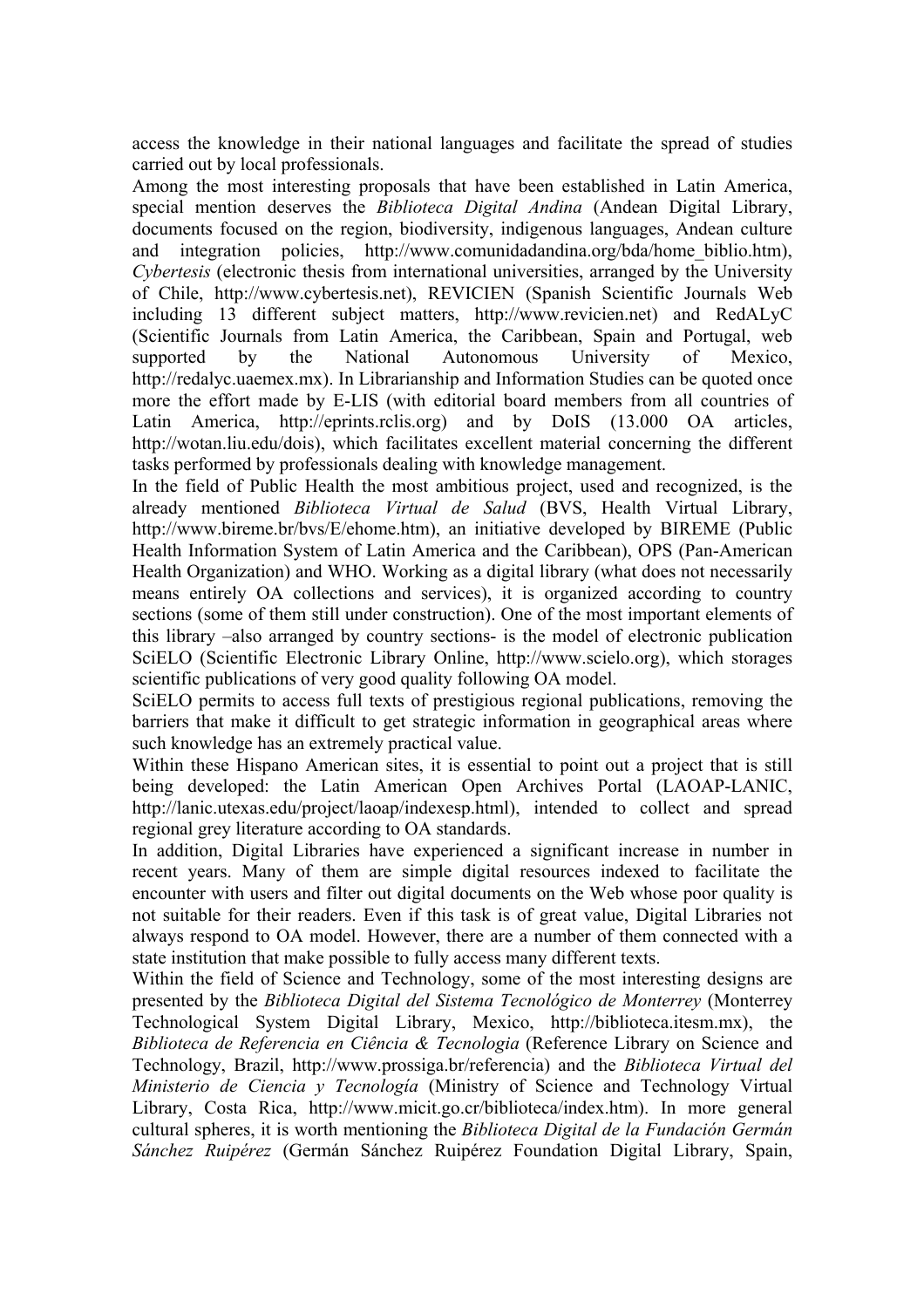http://www.fundaciongsr.es/documentos/frames.htm), the *Biblioteca Virtual Miguel de Cervantes* (Miguel de Cervantes Virtual Library, Spain, http://cervantesvirtual.com/index.shtml) and *Librodot* (http://www.librodot.com). All of them put in the users' hands a series of digital works regarding particular subject matters

Also of value are the Latin American digital libraries focused on education matters. In outline, the following initiatives attract great attention: works by the *Instituto de Innovação Educacional del Ministério da Educação* (Institute of Educational Innovation belonging to the Ministry of Education, Portugal, http://www.iie.minedu.pt/biblioteca/index.htm), CREFAL Digital Library (Mexico, http://www.crefal.edu.mx/biblioteca\_digital), the OREALC / UNESCO Digital Library (Chile, http://www.unesco.cl/esp/biblio/index.act), *Biblioteca Virtual de Educação* (Education Virtual Library, Brazil, http://bve.cibec.inep.gov.br), the *Biblioteca Virtual de Educação à Distância* (Off-site Education Virtual Library, Brazil, http://www.prossiga.br/edistancia), *Biblioteca Digital del Instituto de Estudios Avanzados de las Américas* (OEA, Institute of the Americas Advanced Studies Digital Library,

http://www.educoas.org/portal/es/ineam/bib\_ineam.aspx?culture=es&navid=201),

*Biblioteca Virtual del Instituto Educativo* (Educational Institute Digital Library, Argentina, http://www.terras.edu.ar/biblioteca.asp), *Biblioteca Virtual do Estudante Brasileiro* (Brazilian Student Virtual Library, http://www.bibvirt.futuro.usp.br), *Centro de Documentacão del Portal Observatório Latino-Americano de Políticas Educacionais* (Documentation Center of Latin American Observatory of Educational Policies Portal, Brazil, http://www.lpp-uerj.net/olped/centro\_documentos\_online.asp), *Centro de Información sobre la Educación Superior* (High Education Information Center, Mexico, http://www.anuies.mx), *Consejo Nacional de Acreditación del Ministerio de Educación* (Accreditation National Council belonging to the Ministry of Education, Colombia, http://www.cna.gov.co), IESALC *E-textos* (E-texts, Venezuela, http://www.iesalc.unesco.org.ve), *Programa de Promoción de la Reforma Educativa en América Latina y el Caribe* (Promotion Program of Education Reform in Latin America and the Caribbean, http://www.preal.cl/) and *Red Latinoamericana de Información y Documentación en Educación* (Latin American Web on Education Information and Documentation, http://www.reduc.cl/homereduc.nsf/?Open). All of them, in one way or other, follow OA model and offer a vast diversity of documents that can be free accessed, downloaded and used.

Brazilian and Mexican digital libraries stand out because of their number, and the same happens with the official documentation centers that offer full information. Within the latter can be highlighted the following: *Biblioteca Virtual del Ministerio de Economía* (Ministry of Economy Digital Library, Argentina, http://cdi.mecon.gov.ar/biblio.htm), *Biblioteca de la Universidad Sergio Arboleda* (Sergio Arboleda University Library, Colombia, http://www.usergioarboleda.edu.co/biblioteca/index.htm), *Biblioteca Digital del Congreso de Perú* (Peru Congress Library, http://www.congreso.gob.pe/biblio/digital.htm), *Biblioteca Pública Digital* (Digital Public Library, Argentina, http://www.educ.ar/educar/superior/biblioteca digital), *Biblioteca Virtual* (Virtual Library, Brazil, http://www.bibliotecavirtual.org.br), *Biblioteca Virtual de Ciências Sociais* (Social Sciences Virtual Labrary, Brazil, http://www.prossiga.br/csociais/pacc), *Biblioteca Virtual de la Biblioteca Luis Angel Arango* (Virtual section of the Luis Angel Arango Library, Colombia,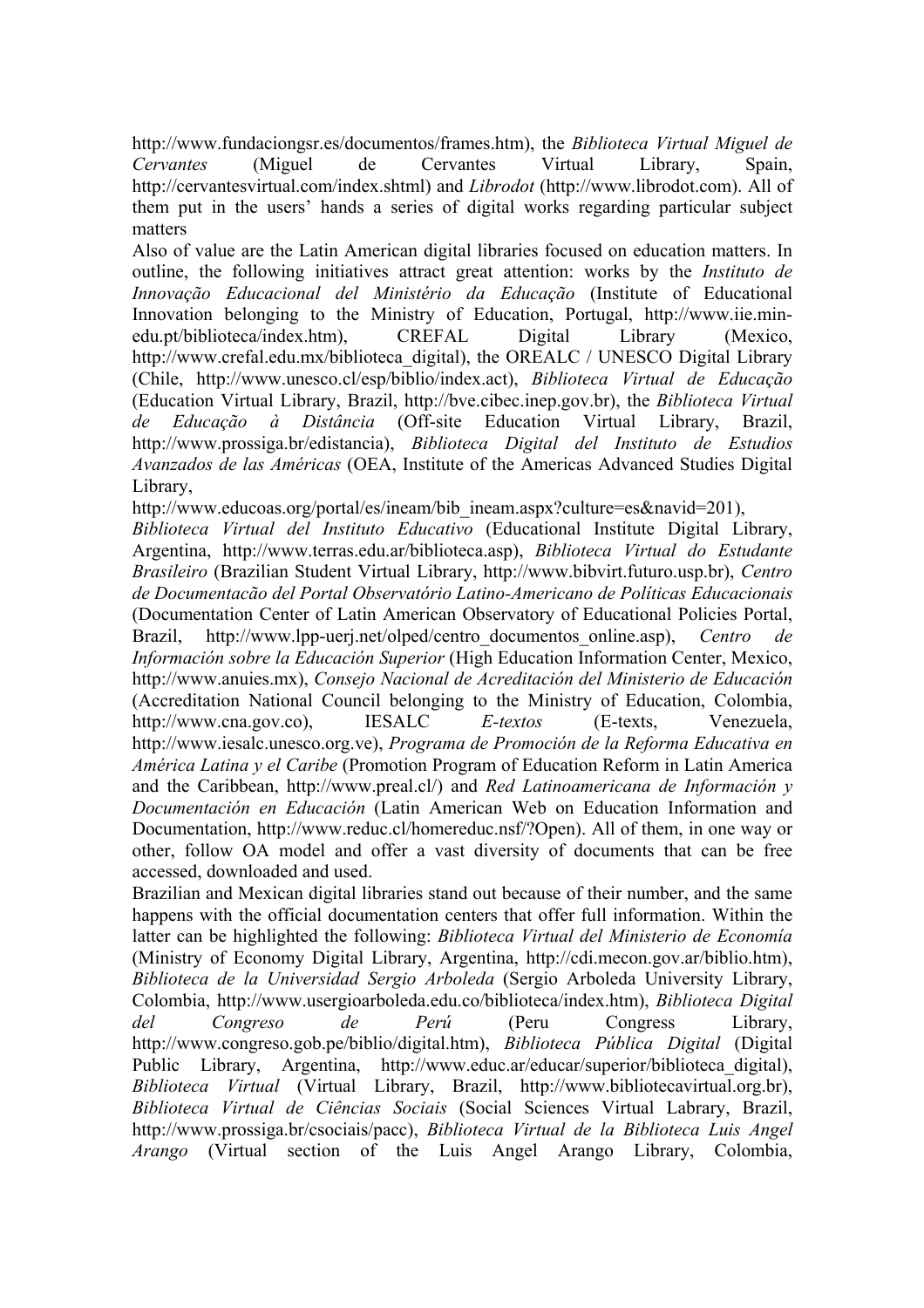http://www.lablaa.org:8088/compass), *Biblioteca Virtual de Ciencias Sociales de América Latina y el Caribe* (Latin America and the Caribbean Social Sciences Virtual Library, http://www.clacso.org/wwwclacso/espanol/html/biblioteca/fbiblioteca.html), *Biblioteca Virtual Universal* (Universal Virtual Library, Argentina, http://www.biblioteca.org.ar/catalogo.asp), and the virtual sections of both the *Fundação Biblioteca Nacional* (National Library Foundation, Brazil, http://www.bn.br) and the *Sistema de Bibliotecas de la Universidad Católica de Valparaíso* (Catholic University of Valparaiso Libraries System, Chile, http://biblioteca.ucv.cl).

Finally, it is worth noticing the virtual library project suggested and developed by the UNESCO in collaboration with several regional bodies in Latin America and the Caribbean. The initiative, still under construction, is called *Biblioteca Digital Latinoamericana y Caribeña* (BD-LC, Latin American and Caribbean Digital Library http://193.146.129.47:8080/bdic) and aims to store and diffuse OA materials, using a Z.3959 server and the latest electronic information management standards. At the beginning only the National Libraries will be involved, however, it is expected that other units will join the project at different stages.

# **Conclusions**

Global world faces a challenge that has long been present in all societies; however, the so-called Information Society has put a new complexion on the situation. We are talking about the human knowledge trade. Knowledge has become an important consumer and profit-making article due to the importance attached to the new communication and information technologies used to manage it. However, we should not forget that information is also part of our human heritage and its free use should be permitted to everybody. Barriers of any sort between knowledge and its users denotes lack of ethic values on the part of those who build them, for peoples progress, development, mental growth and spiritual welfare depend on their access to cultural heritage, scientific discoveries, new developments, updated information...

Problems faced by Latin America in different spheres at different levels turn information into a strategic point if crisis, difficult times and shortages are to be solved. Only on safe educated and (in)formed grounds true development can be attained. Thanks to information it is possible to understand the past, to learn the mistakes done at the present time, and to design and built, step by step, a better future.

Open Access is not only a set of tools and technologies that make it easier to use this good: it is a real philosophy. We are talking about a particular way of thinking, about a humanist movement that expresses the need for removing the barriers built by just a few hands –editors, companies, databases- that prevent knowledge from being free accessed by everyone.

Besides facing the logic rejection on the part of those who have always economically benefited from others' needs, OA also meets a much more subtle difficulty. Its own nature, history and growth has put it in a position of entire dependence on technological developments: computers, virtual communication webs, databases... This means are not so widely spread in our societies as it might be thought, not even in the so-called "developed". There is a huge digital divide acknowledged by the highest education authorities through the length and breath of the planet.

The divide mentioned causes a new form of illiteracy, known as "information illiteracy": people without computing education, not knowing how to carry out a